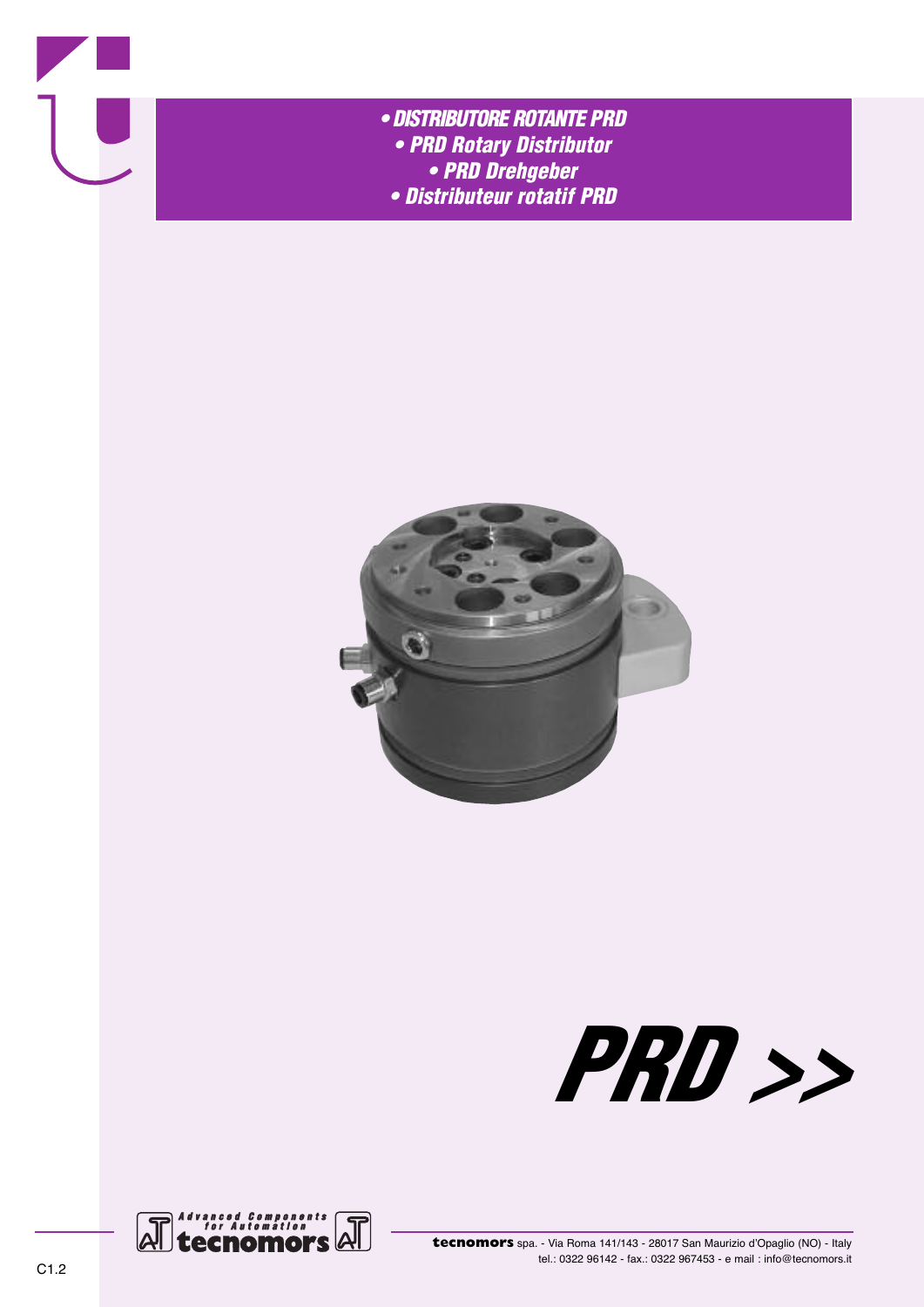## *• DISTRIBUTORE ROTANTE PRD • PRD Rotary Distributor • PRD Drehgeber • Distributeur rotatif PRD*

• Permette il passaggio di fluidi, fra il robot e l'utensile, in rotazione alternata con angolo illimitato, senza tubi in movimento.

• Costruzione robusta, lunga durata, senza manutenzione. **I**

- Perno interno in acciaio temprato e rettificato, su cuscinetti a sfere.
- Guarnizioni interne in PTFE carbone a basso attrito.
- Guarnizioni di protezione per lo sporco in poliuretano termoplastico.
- Corpo in lega di alluminio con ossidazione a durezza.
- Adatto ad impieghi gravosi in presenza di truciolo, polvere, spruzzi.
- Elevato carico ammissibile con ingombro limitato.
- Modulo elettrico per la trasmissione fino a 8 segnali senza contatto in opzione.
- Costruzione con interfaccia conforme alle norme UNI EN ISO 9409-1 per Robot Industriali.

• It allows fluids crossing between tool and robot, in case of alternating revolution with unlimited angle, without tubes in motion. **GB**

- High strength, long life, no mantenance.
- Internal shaft made in grinded and tempred steel on ball bearings.
- Internal sealings made in PTFE coal with low friction.
- Protection sealings against dirty made in thermoplastic polyurethane.
- Body in aluminium alloy with hardness oxidation.
- Suitable in heavy applications with metal chips, dust, sprayes.
- Heavy loads permissible with limited overall dimensions.
- Electrical module reaches to 8 signals without contact (optional).
- Construction with interface ceritified UNI EN ISO 9409-1 for industrial robot.



• Ermöglicht den Flüssigkeitsdurchfluss in Wechselrotation mit unbegrenztem Drehwinkel, ohne Rohre in Bewegung, zwischen dem Roboter und dem Werkzeug. • Stabile Bauweise, langlebig, wartungsfrei.

- Innenstift aus gehärtetem und geschliffenem Stahl auf Kugellagern.
- Innendichtungen aus PTFE-Kohle mit niedrigem Abrieb.
- Dichtungen zum Schutz vor Schmutz aus thermoplastischem Polyurethan.
- Körper in Aluminiumlegierung mit Harteloxierung.
- Für schwierige Anwendungen mit Auftreten von Spänen, Staub oder Spritzern geeignet.
- Hohe zulässige Belastung bei minimalen Abmessungen.
- Elektrikmodul für die Übertragung von bis zu 8 Signalen ohne Kontakt möglich.
- Aufbau mit Schnittstelle gemäß den Richtlinien UNI EN ISO 9409-1 für Industrieroboter.



• Permet le passage de fluides entre le robot et l'outil, en rotation alternée avec angle illimité, sans tuyaux en mouvement.

- Construction robuste, longue durée, sans entretien.
- Tourillon interne en acier trempé et rectifié, sur roulements à billes.
- Joints internes en PTFE carbone à faible frottement.
- Joints de protection contre la saleté en polyuréthane thermoplastique.
- Corps en alliage d'aluminium avec oxydation anodique dure.
- Adapté pour être utilisé dans des conditions difficiles en présence de copeaux, de poussière, d'éclaboussures.
- Charge admissible élevée avec un encombrement limité.
- En option, module électrique pour la transmission jusqu'à 8 signaux sans contact.
- Construction avec interface conforme aux normes UNI EN ISO 9409-1 pour Robots Industriels.

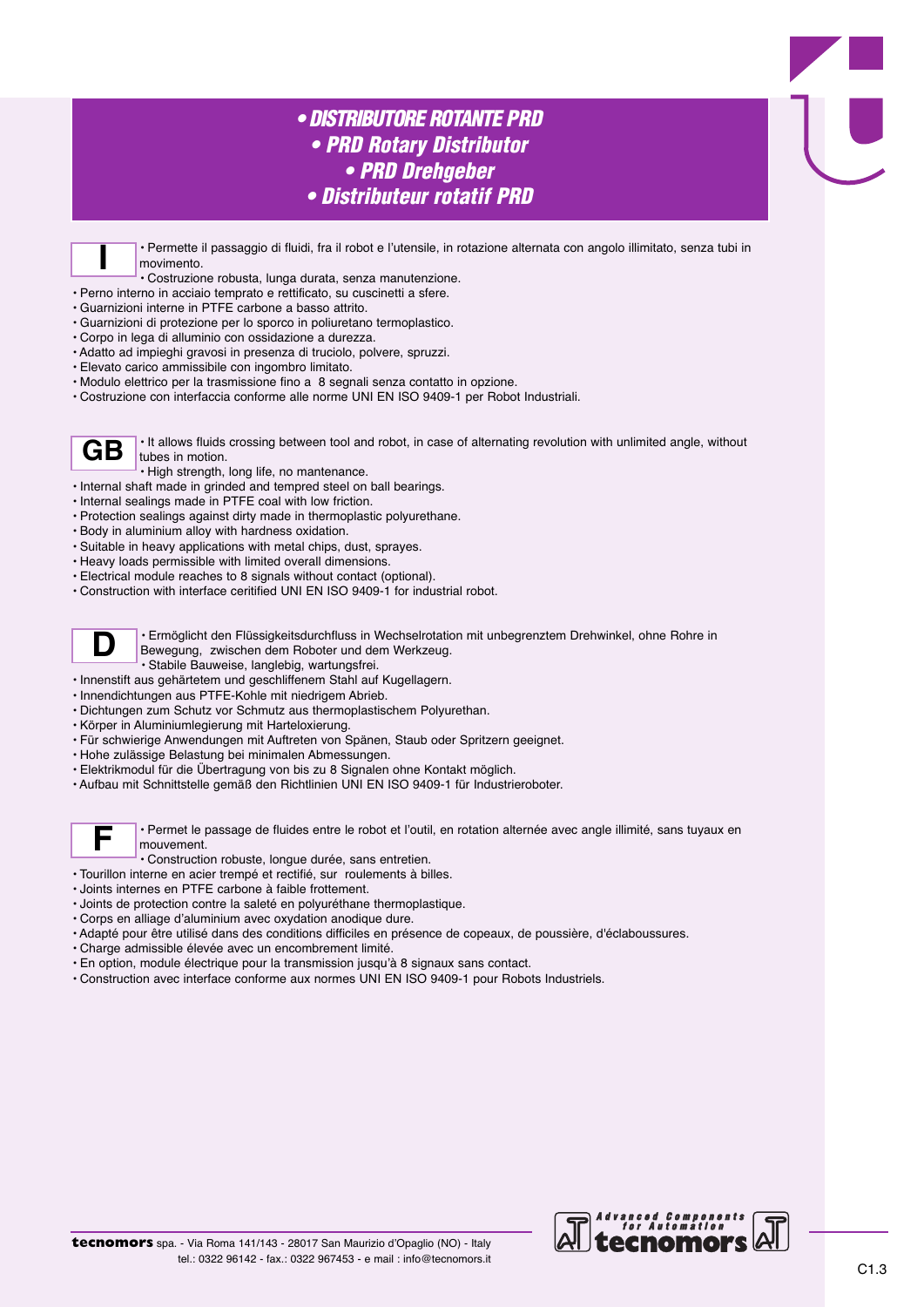- *• DISTRIBUTORE ROTANTE 2 VIE PRD-2*
- *• PRD-2 Two Way Rotary Distributor*
	- *• 2-Wege-Drehgeber PRD-2*
- *• Distributeur rotatif 2 Voies PRD-2*



| Codice Code         | А     | в                        | С     | D    | Е    | F   | G   | н     |             | J                        | Κ                        |       | М   | N              | Ω         | P     | Q                        | R     | S     |
|---------------------|-------|--------------------------|-------|------|------|-----|-----|-------|-------------|--------------------------|--------------------------|-------|-----|----------------|-----------|-------|--------------------------|-------|-------|
| <b>PRD 2 - 31.5</b> | 63    | 20                       | 40    | 20   | 3.5  | 6.5 | 4   |       | 29.25 38.75 | ٠                        |                          | 59.5  | 70  | 73.5           | 11.14     | 11.14 | $\overline{\phantom{a}}$ | 15.75 | 11.14 |
| <b>PRD 2 - 40</b>   | 79    | 25                       | 50    | 25   | 5.5  | 6.5 | 6.5 | 35.5  | 46          | ٠                        | ٠                        | 67.5  | 81  | 86.5           | 14.14     | 14.14 | $\overline{\phantom{a}}$ | 20    | 14.14 |
| <b>PRD 2 - 50</b>   | 79    | 31.5                     | 63    | 31.5 | 5.5  | 6.5 | 6.5 | 35.5  | 46          | -                        | $\overline{\phantom{a}}$ | 67.5  | 81  | 86.5           | 17.68     | 17.68 | $\blacksquare$           | 25    | 17.68 |
| <b>PRD 2 - 63</b>   | 98    | 40                       | 80    | 40   | 5.5  | 6.5 | 6.5 | 41.25 | 54.75       | $\blacksquare$           | ۰                        | 84    | 98  | 103.5          | 22.27     | 22.27 | $\overline{\phantom{a}}$ | 31.5  | 22.27 |
| <b>PRD 2 - 80</b>   | 139   | 50                       | 100   | 50   | 5.5  |     | 6.5 | 50.5  | 65.5        | $\overline{\phantom{a}}$ |                          | 100.5 | 117 | 122.5          | 20        | 34.64 | 40                       | 40    | 20    |
| <b>PRD 2 - 100</b>  | 139   | 63                       | 125   | 63   | 5.5  | 7   | 6.5 | 50.5  | 65.5        | ٠                        |                          | 100.5 | 117 | 122.5          | 25        | 43.3  | 50                       | 50    | 25    |
| <b>PRD 2 - 125</b>  | 184   | 80                       | 160   | 80   | 7.5  | 9   | 8.5 | 67    | 86          | ٠                        |                          | 131   | 152 | 159.5          | 31<br>.25 | 54.13 | 62.5                     | 62.5  | 31.25 |
| <b>PRD 2 - 160</b>  | 200   | 100                      | 200   | 100  | 7.5  | 9   | 8.5 | 67    | 86          |                          |                          | 131   | 152 | 159.5          | 40        | 69.28 | 80                       | 80    | 40    |
|                     |       |                          |       |      |      |     |     |       |             |                          |                          |       |     |                |           |       |                          |       |       |
| Codice Code         | т     | U                        | v     | W    | х    |     | z   | aa    | bb          | CC                       | dd                       | ee    | ff  | gg             | hh        | Ш     | jj                       | kk    | Ш     |
| <b>PRD 2 - 31.5</b> | 11.14 | $\overline{\phantom{a}}$ | 15.75 | 40   | 10.1 | 6   | 0.7 | 14.1  | 5.13        | M <sub>5</sub>           | M <sub>5</sub>           | 5.5   | 5   | M <sub>5</sub> | 82.5      | 21.25 | 10                       | 16    |       |
| <b>PRD 2 - 40</b>   | 14.14 |                          | 20    | 50   | 12.1 | 7   | 1.1 | 4     | 5.5         | M <sub>6</sub>           | M <sub>5</sub>           | 6.5   | 6   | G1/8           | 101.5     | 26.5  | 12                       | 18    |       |
| <b>PRD 2 - 50</b>   | 17.68 |                          | 25    | 50   | 12.1 |     | 1.1 | 4     | 5.5         | M <sub>6</sub>           | M <sub>5</sub>           | 6.5   | 6   | G1/8           | 101.5     | 26.5  | 12                       | 18    |       |
| <b>PRD 2 - 63</b>   | 22.27 | $\blacksquare$           | 31.5  | 65   | 12.1 | 7   | 1.1 | 5.5   | 5.5         | M <sub>6</sub>           | G1/8                     | 6.5   | 6   | G1/8           | 129       | 30.25 | 12                       | 22    |       |
| <b>PRD 2 - 80</b>   | 34.64 | 40                       | 40    | 90   | 18.1 | 10  | 1.3 | 12.02 | 12.02       | M8                       | G1/8                     | 8.5   | 8   | G1/4           | 179.5     | 36.5  | 16                       | 28    |       |
| <b>PRD 2 - 100</b>  | 43.3  | 50                       | 50    | 90   | 18.1 | 10  | 1.3 | 12.02 | 12.02       | M <sub>8</sub>           | G1/8                     | 8.5   | 8   | G1/4           | 179.5     | 36.5  | 16                       | 28    |       |
| <b>PRD 2 - 125</b>  | 54.13 | 62.5                     | 62.5  | 120  | 24.1 | 14  | 1.3 | 17.68 | 17.68       | M <sub>10</sub>          | G1/4                     | 10.5  | 10  | G1/4           | 236       | 50    | 20                       | 34    |       |
| <b>PRD 2 - 160</b>  | 69.28 | 80                       | 80    | 120  | 24.1 | 14  | 1.3 | 17.68 | 17.68       | M <sub>10</sub>          | G1/4                     | 10.5  | 10  | G1/4           | 244       | 50    | 20                       | 34    |       |

• Le dimensioni sono indicative e suscettibili di variazioni per migliorie tecniche. Ci riserviamo di apportare modifiche senza preavviso • All dimensions are indicative and subject to variation for technical upgrading. We

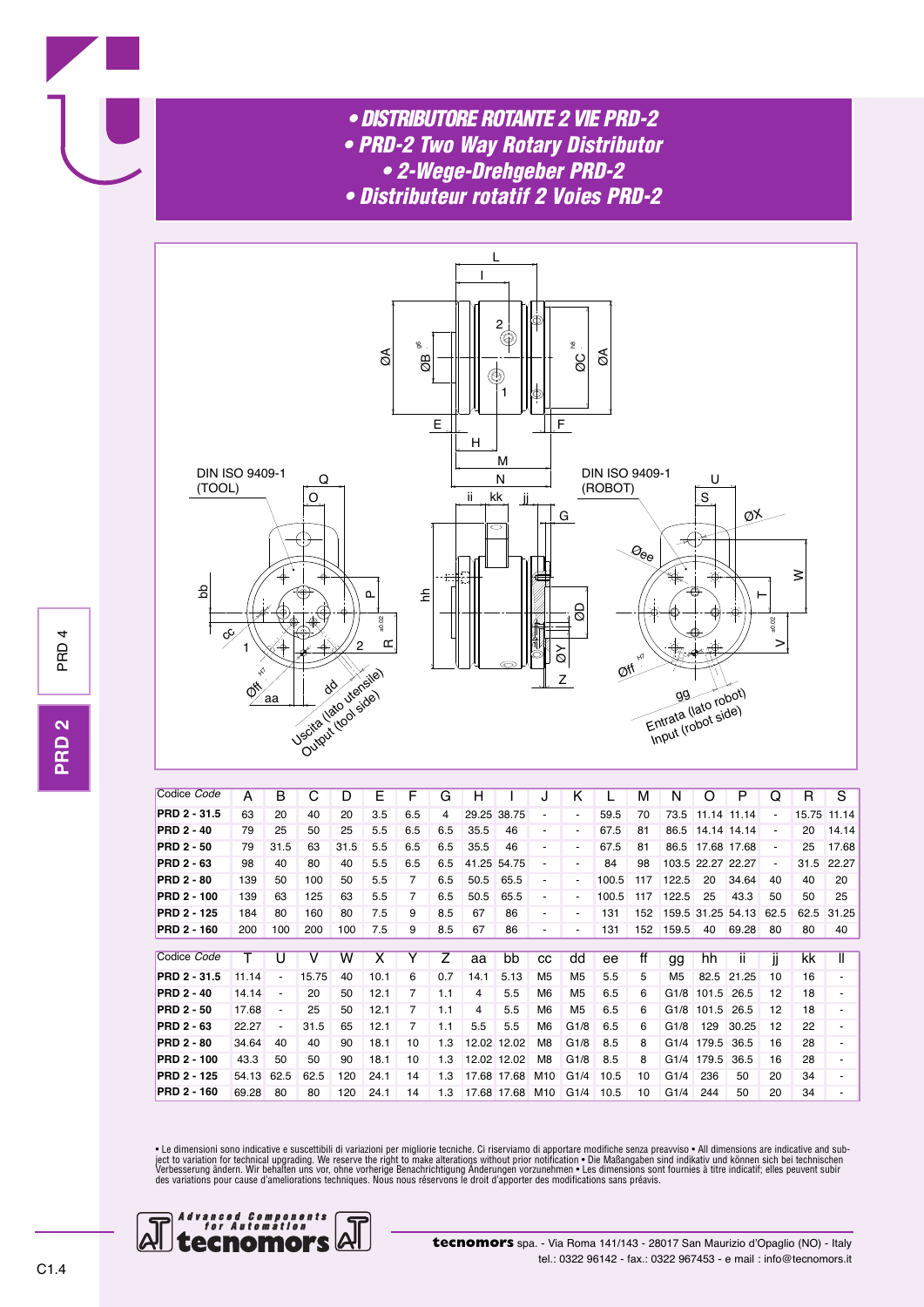- *• DISTRIBUTORE ROTANTE 4 VIE PRD-4*
- *• PRD-4 Four Way Rotary Distributor*
	- *• 4-Wege-Drehgeber PRD-4*
- *• Distributeur rotatif 4 Voies PRD-4*



| Codice Code        | А   | B    |     | D    | F   | F   | G   | н    |             |    |    |       | м   | N     | Ő                 | P                 |                | R  | S          |
|--------------------|-----|------|-----|------|-----|-----|-----|------|-------------|----|----|-------|-----|-------|-------------------|-------------------|----------------|----|------------|
| <b>PRD 4 - 40</b>  | 79  | 25   | 50  | 25   | 5.5 | 6.5 | 6.5 | 35.5 | 46          | 21 | 21 | 88.5  | 102 |       | 107.5 14.14 14.14 |                   | $\blacksquare$ | 20 | 14.14      |
| <b>PRD 4 - 50</b>  | 79  | 31.5 | 63  | 31.5 | 5.5 | 6.5 | 6.5 | 35.5 | 46          | 21 | 21 | 88.5  | 102 |       | 107.5 17.68 17.68 |                   | $\sim$         | 25 | 17.68      |
| <b>PRD 4 - 63</b>  | 98  | 40   | 80  | 40   | 5.5 | 6.5 | 6.5 |      | 41.25 54.75 | 27 | 27 | 111   | 125 |       | 130.5 22.27 22.27 |                   | $\blacksquare$ |    | 31.5 22.27 |
| <b>PRD 4 - 80</b>  | 139 | 50   | 100 | 50   | 5.5 |     | 6.5 | 50.5 | 65.5        | 30 | 30 | 130.5 | 147 | 152.5 | 20                | 34.64             | 40             | 40 | 20         |
| <b>PRD 4 - 100</b> | 139 | 63   | 125 | 63   | 5.5 |     | 6.5 | 50.5 | 65.5        | 30 | 30 | 130.5 | 147 | 152.5 | 25                | 43.3              | 50             | 50 | 25         |
| <b>PRD 4 - 125</b> | 184 | 80   | 160 | 80   | 7.5 | 9   | 8.5 | 67   | 86          | 38 | 38 | 169   | 190 |       |                   | 197.5 31.25 54.13 | 62.5           |    | 62.5 31.25 |
| <b>PRD 4 - 160</b> | 200 | 100  | 200 | 100  | 7.5 | 9   | 8.5 | 67   | 86          | 38 | 38 | 169   | 190 | 197.5 | 40                | 69.28             | -80            | 80 | 40         |
|                    |     |      |     |      |     |     |     |      |             |    |    |       |     |       |                   |                   |                |    |            |

| Codice Code        |            |                          |      | w   |      |    |     | aa  | bb          | <b>CC</b> | dd             | ee   | ff | qq   | hh                           | н     | Ш  | kk |  |
|--------------------|------------|--------------------------|------|-----|------|----|-----|-----|-------------|-----------|----------------|------|----|------|------------------------------|-------|----|----|--|
| <b>PRD 4 - 40</b>  | 14 14      | $\overline{\phantom{a}}$ | 20   | 50  | 12.1 |    | 1.1 | 4   | 5.5         | M6        | M <sub>5</sub> | 6.5  | 6  |      | G <sub>1</sub> /8 101.5 26.5 |       | 12 | 18 |  |
| <b>PRD 4 - 50</b>  | 17.68      | $\blacksquare$           | 25   | 50  | 12.1 |    | 1.1 | 4   | 5.5         | M6        | M5             | 6.5  | 6  |      | G <sub>1</sub> /8 101.5 26.5 |       | 12 | 18 |  |
| <b>PRD 4 - 63</b>  | 22.27      | $\blacksquare$           | 31.5 | 65  | 12.1 |    | 1.1 | 5.5 | 5.5         | M6        | G1/8           | 6.5  | 6  | G1/8 | 129                          | 30.25 | 12 | 22 |  |
| <b>PRD 4 - 80</b>  | 34.64      | 40                       | 40   | 90  | 18.1 | 10 | 1.3 |     | 12.02 12.02 | M8        | G1/8           | 8.5  | 8  |      | G1/4 179.5 36.5              |       | 16 | 28 |  |
| <b>PRD 4 - 100</b> | 43.3       | 50                       | 50   | 90  | 18.1 | 10 | 1.3 |     | 12.02 12.02 | M8        | G1/8           | 8.5  | 8  |      | G <sub>1</sub> /4 179.5 36.5 |       | 16 | 28 |  |
| <b>PRD 4 - 125</b> | 54.13 62.5 |                          | 62.5 | 120 | 24.1 | 14 | 1.3 |     | 17.68 17.68 | M10       | G1/4           | 10.5 | 10 | G1/4 | 236                          | 50    | 20 | 34 |  |
| <b>PRD 4 - 160</b> | 69.28      | 80                       | 80   | 120 | 24.1 | 14 | 1.3 |     | 17.68 17.68 | M10       | G1/4           | 10.5 | 10 | G1/4 | 244                          | 50    | 20 | 34 |  |

• Le dimensioni sono indicative e suscettibili di variazioni per migliorie tecniche. Ci riserviamo di apportare modifiche senza preavviso • All dimensions are indicative and subject to variation for technical upgrading. We



P R  $\overset{\sim}{\circ}$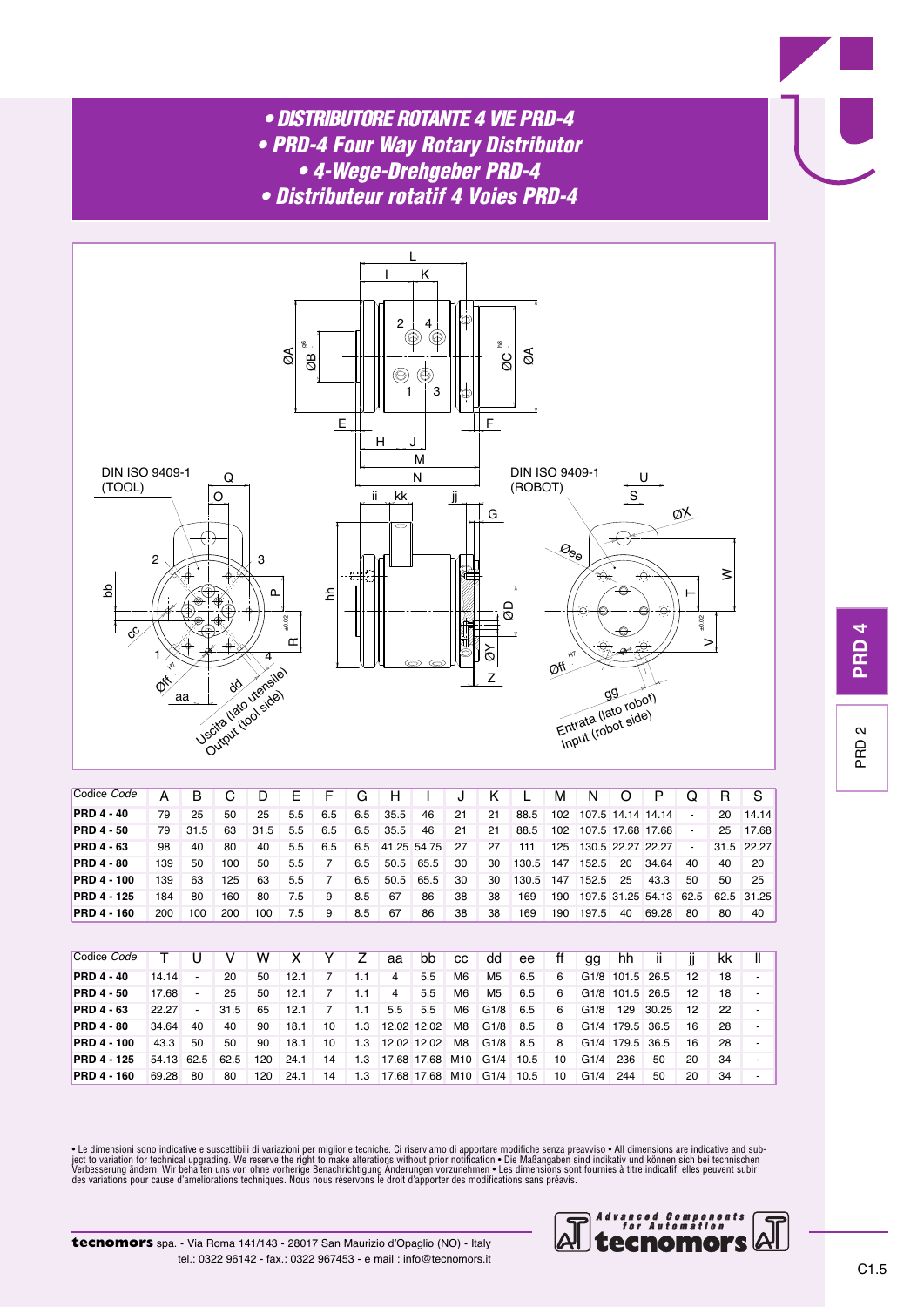

- *• Specifications PRD Rotary Distributor*
- *• Technische daten PRD Drehgeber*
- *• Données techniques distributeur rotatif PRD*

| Modello<br>Type<br>Typ<br>Type           | Codice Articolo<br>Article Code<br>Artikelcode<br>Code article | Carico max, assiale<br>Max. axial load<br>Max axial Querbelastung<br>Charge axial maximum<br>N | Carico max. radiale<br>Max radial load<br>Max Radiale Querbelastung<br>Charge radiale maximum<br>Nm | Press, esercizio<br>Working pressure<br>Betriebsdruck<br>bar | Press. max.<br>Max pressure<br>Max druck<br>Pression d'exercice Pression maximum<br>bar | Peso<br>Weight<br>Gewicht<br>Poids<br>Кg |
|------------------------------------------|----------------------------------------------------------------|------------------------------------------------------------------------------------------------|-----------------------------------------------------------------------------------------------------|--------------------------------------------------------------|-----------------------------------------------------------------------------------------|------------------------------------------|
| PRD 2 - 31.5                             | PR232AAA                                                       | 2000                                                                                           | 20                                                                                                  | $2 \div 10$                                                  | 24                                                                                      | 0.7                                      |
| <b>PRD 2 - 40</b><br><b>PRD 4 - 40</b>   | PR240AAB<br>PR440AAB                                           | 4000                                                                                           | 80                                                                                                  | $2 \div 10$                                                  | 24                                                                                      | 1.6<br>$\mathbf{2}$                      |
| <b>PRD 2 - 50</b><br><b>PRD 4 - 50</b>   | PR250AAC<br>PR450AAC                                           | 4000                                                                                           | 80                                                                                                  | $2 \div 10$                                                  | 24                                                                                      | 1.7<br>2.1                               |
| <b>PRD 2 - 63</b><br><b>PRD 4 - 63</b>   | PR263AAD<br>PR463AAD                                           | 6000                                                                                           | 100                                                                                                 | $2 \div 10$                                                  | 24                                                                                      | 3.2<br>4                                 |
| <b>PRD 2 - 80</b><br><b>PRD 4 - 80</b>   | PR280AAE<br>PR480AAE                                           | 12000                                                                                          | 350                                                                                                 | $2 \div 10$                                                  | 24                                                                                      | 7.4<br>9                                 |
| <b>PRD 2 - 100</b><br><b>PRD 4 - 100</b> | PR210AAF<br>PR410AAF                                           | 12000                                                                                          | 350                                                                                                 | $2 \div 10$                                                  | 24                                                                                      | 7.5<br>9.1                               |
| <b>PRD 2 - 125</b><br><b>PRD 4 - 125</b> | PR212AAG<br>PR412AAG                                           | 18000                                                                                          | 600                                                                                                 | $2 \div 10$                                                  | 24                                                                                      | 17.5<br>21.3                             |
| <b>PRD 2 - 160</b><br><b>PRD 4-160</b>   | PR216AAH<br>PR416AAH                                           | 18000                                                                                          | 600                                                                                                 | $2 \div 10$                                                  | 24                                                                                      | 19.2<br>23                               |

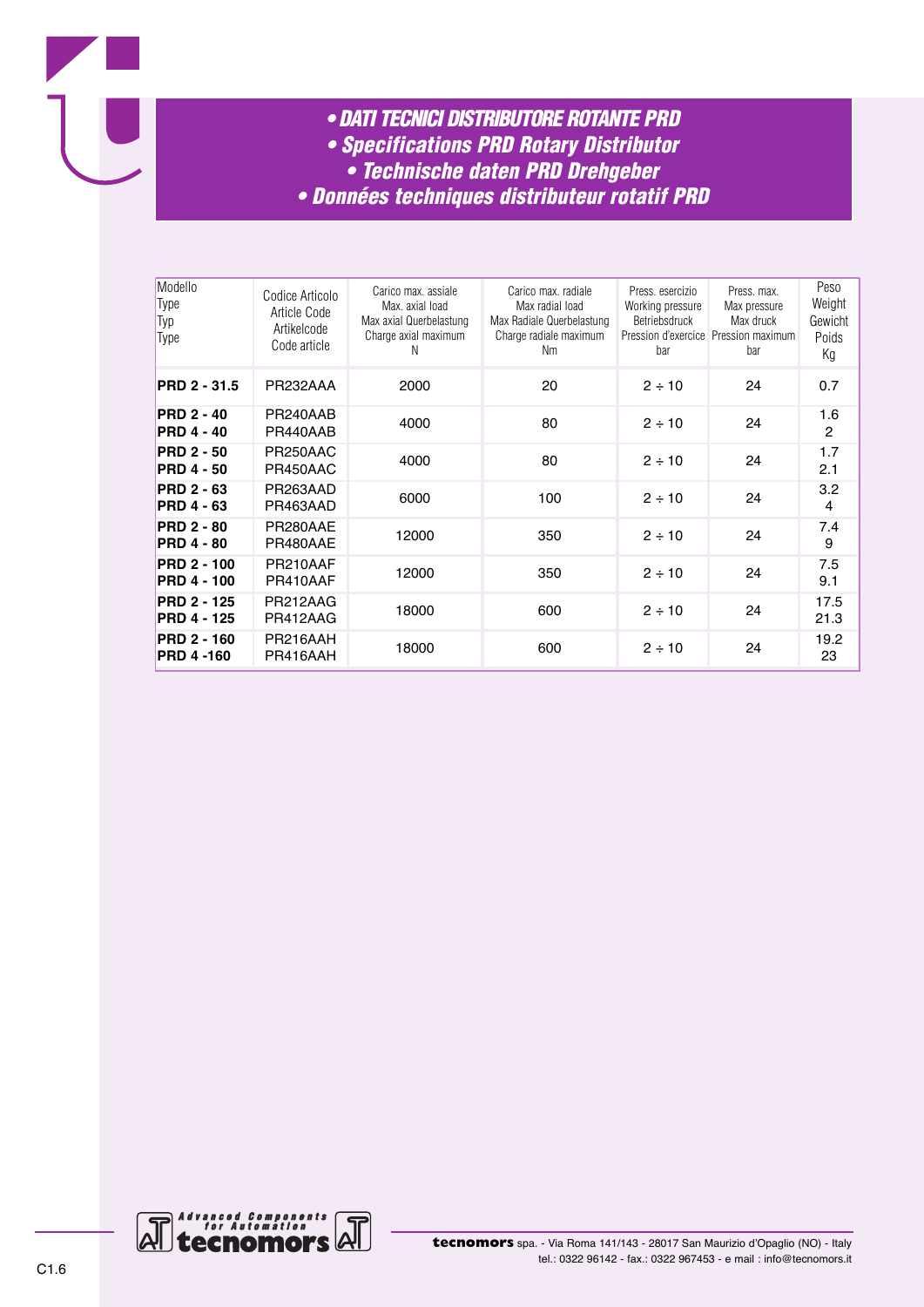*SISTEMA DI TRASMISSIONE INDUTTIVO (Modulo Opzionale) - POWER REMOTE Inductive Transmission System (Optional) - POWER REMOTE Induktives Übertragungssystem (Modul optional) – POWER REMOTE Système de transmission Inductif (Module optionnel) - POWER REMOTE*



Esempio di applicazione I.E. application Anwendungsbeispiel Exemple d'application

## **CARATTERISTICHE**

- Sistema per la trasmissione di segnali elettrici senza contatto, fino a 8 sensori PNP, sui distributori rotanti.
- La condizione di ogni sensore è trasmessa, attraverso lo spazio d'aria, al componente statico.
- Il sistema funziona indipendentemente dalla velocità di rotazione, e la tramissione è sempre affidabile anche in condizioni ambientali severe.
- Questa tecnologia, grazie all'assenza di parti meccaniche in contatto, elimina tutte le procedure di manutenzione.
- Non sono necessarie guarnizioni di protezione
- Sistema intelligente, compatto ed immune dai disturbi:
	- induttivo
	- senza contatto
	- senza usura
- Connessione fino a 8 sensori
- Fornitura integrata dell'energia per alimentare i sensori
- Connette, ruota, elebora i dati.

## **EIGENSCHAFTEN**

- Übertragungssystem für elektrische Signale ohne Kontakt, bis zu 8 PNP-Sensoren an Drehgebern.
- Die Bedingung eines jeden Sensors wird über die Luftstrecke an die statische Komponente übertragen.
- Das System funktioniert unabhängig von der Drehgeschwindigkeit und die Übertragung ist auch unter schwierigen
- Umgebungsbedingungen stets zuverlässig.
- Diese Technologie macht, dank des Fehlens von mechanischen
- Kontaktteilen, die Wartungsarbeiten unnötig.
- Es sind keine Schutzdichtungen erforderlich.
- Intelligentes, kompaktes und störungssicheres System:
	- induktiv
	- berührungslos
	- verschleißarm
- Anschluss bis zu 8 Sensoren.
- Integrierte Energielieferung für die Versorgung der Sensoren. • Verbindet, dreht, verarbeitet die Daten.
- **FEATURES**
- System for non-contact energy transmission to power up to 8 binary PNP sensors on rotating distributors.
- The switching state of each sensor is transmitted over the air gap to the stationary component.
- The system works independently of the rotation speed, and
- transmission is reliable even under the harshest environment conditions.
- Since no mechanically contacting parts are used, this technology completely eliminates all maintenance procedures.
- No-slip rings necessary
- Intelligent, compact and noise-immune system:
	- inductive
	- non-contact
	- wear-free
- Connection for up to 8 sensors
- Integrated supply energy for the sensors
- Connects, turns on, process data.

## **CARACTÉRISTIQUES**

- Système pour la transmission de signaux électriques sans contact, jusqu'à 8 capteurs PNP, sur des distributeurs rotatifs.
- La condition de chaque capteur est transmise à l'élément statique par l'espace d'air.

• Le système fonctionne indépendamment de la vitesse de rotation et la transmission est toujours fiable, même en présence de conditions environnementales sévères.

- Grâce à l'absence de pièces mécaniques en contact, cette technolo-
- gie élimine toutes les procédures d'entretien.
- Les joints de protection ne sont pas nécessaires • Système intelligent, compact et exempt de perturbations:
	- - inductif - sans contact
		- sans usure
- Connexion jusqu'à 8 capteurs
- 
- Fourniture intégrée de l'énergie pour alimenter les capteurs • Relie, tourne, traite les données.



**tecnomors** spa. - Via Roma 141/143 - 28017 San Maurizio d'Opaglio (NO) - Italy tel.: 0322 96142 - fax.: 0322 967453 - e mail : info@tecnomors.it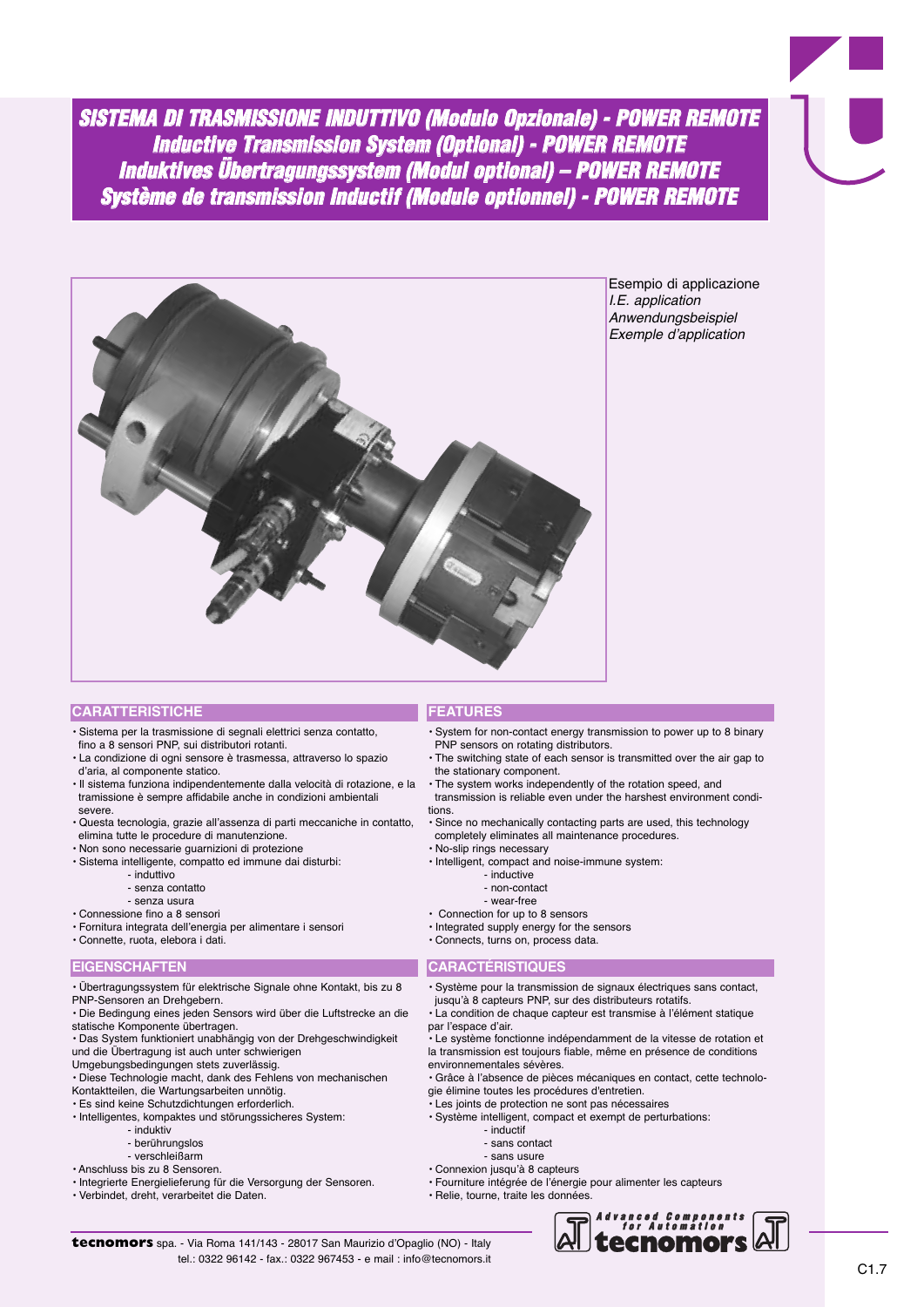